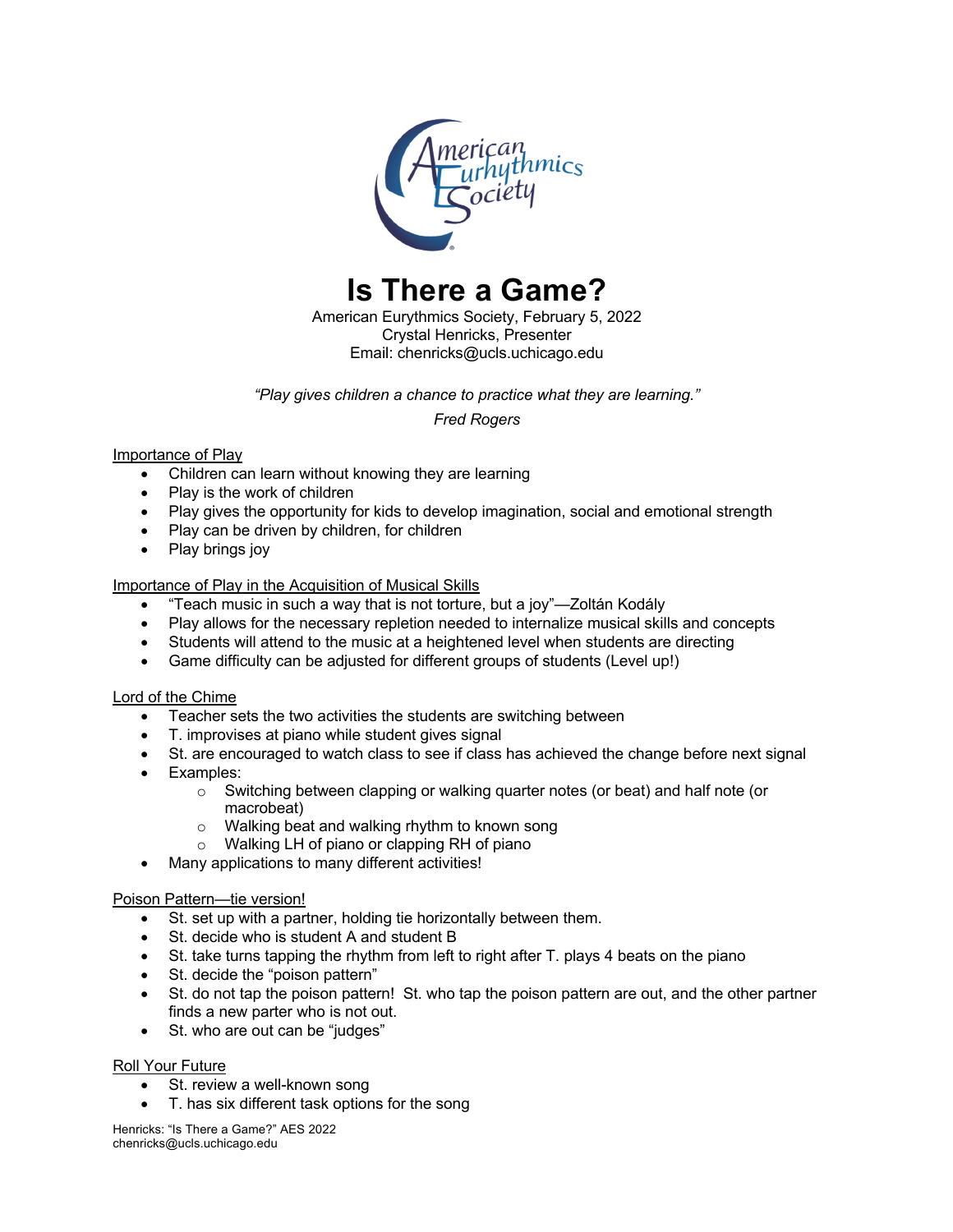- *Who Has Seen the Wind*
	- o Walk beat
	- o Walk rhythm
	- o Walk beat and clap rhythm
	- o Conduct
	- o Sing and tap the rhythm two beats later (self-canon)
	- o Step solfege
- Review options with students
- Play! Students can roll dice for their future!
- Can add a second dice and divide class into half for two different tasks

## Our Old Sow

- Song with chasing game is a favorite among older grades!
- To make harder, you can change the frequency of the changing fences from 4 beats to 2 beats
- For a real challenge, switch between 4 and 2 beats with a signal (HARD!)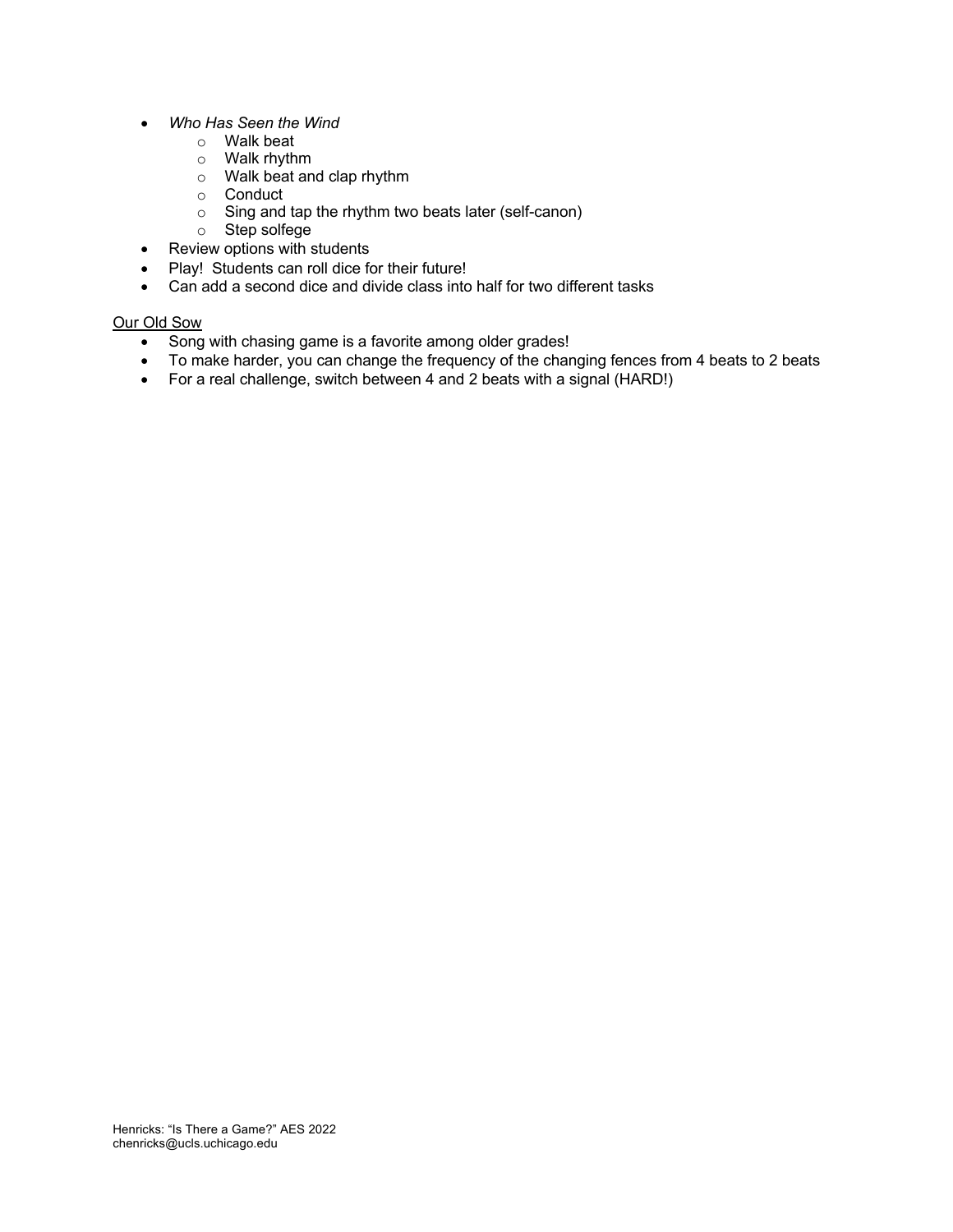# Who Has Seen the Wind?

csp E Text: Christine Rosetti



2. Who has seen the wind? Neither me nor you. But when leaves bow down their heads, the wind is passing through.

Source: Bruce Swank, DePaul University, 2011